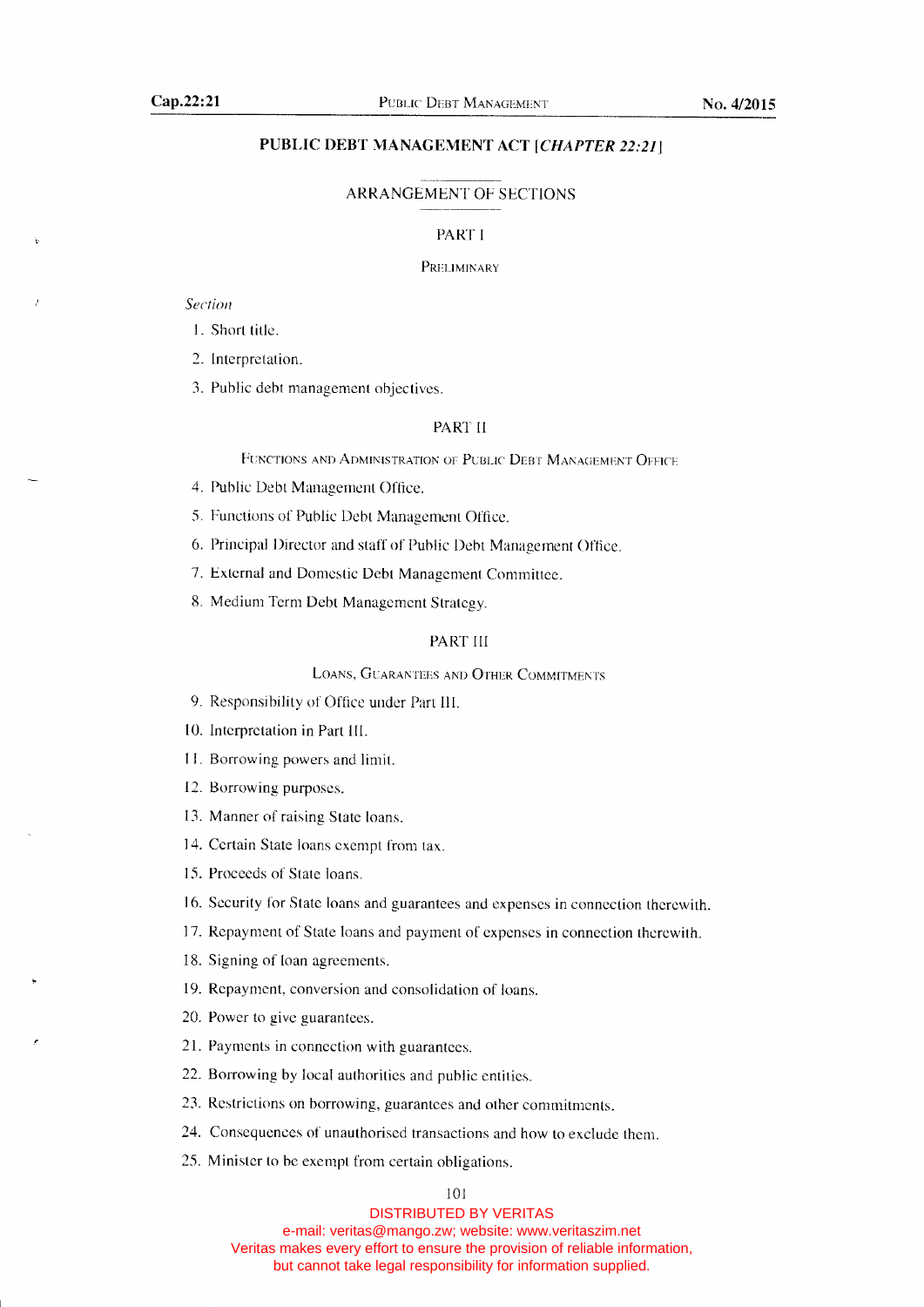### Section

- 26. Registrar to make entries necessary to give effect to court order.
- 27. Forgery of securities.
- 28. Other powers of Minister.
- 29. Disclosure of information concerning loans and guarantees.
- 30. Monthly, quarterly and annual reports on loans and guarantees.
- <sup>31</sup>, Interest and repayment of loans to be direct charges.
- 32. Establishment of sinking funds.
- 33. Trustees for sinking funds.
- 34. Payment into sinking funds.
- 35. Application of moneys in sinking funds.

# PART IV

#### GENERAL

- 36. Reporting to Parliament.
- 37. Audit.
- 38. Regulations.
- 39. Amendment of Cap. 22:19.
- 40. Amendment of Cap. 22:20.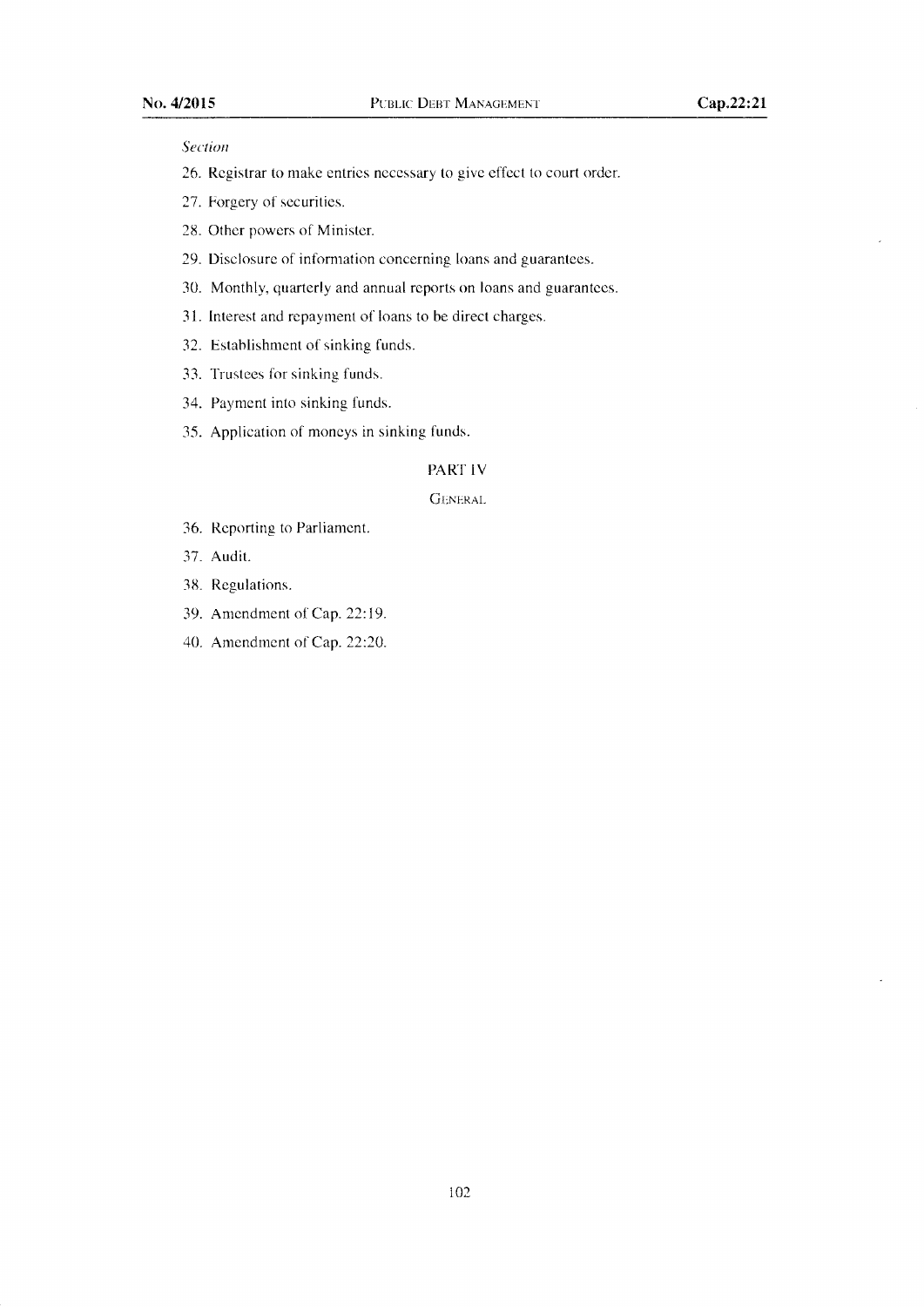

# **ACT**

To provide for the management of public debt in Zimbabwe; to establish the Public Debt Management Office on a statutory basis and provide for its functions and administration; to provide for the raising, administration and repayment of loans by the State and for the giving of guarantees in respect of certain loans; to amend the Public Finance Management Act [Chapter 22:19] (No. 11 of 2009) and the Sovereign Wealth Fund of Zimbabwe Act [Chapter 22:20] (No. 7 of 2014); and to provide for matters connected with or incidental to the foregoing.

ENACTED bv the Parliament and the President of Zimbabwe.

PART I

#### PRELIMINARY

#### $\mathbf{1}$ **Short title**

This Act may be cited as the Public Debt Management Act [*Chapter 22:21*].

# 2 Interpretation

 $(1)$  In this Act-

"Committee" means the External and Domestic Debt Management Committee;

"Medium Term Debt Management Strategy" means the strategy for management of the public debt over the mediurn tenn formulated in accordance with section 8;

"Minister" means the Minister of Finance and Economic Development or any other Minister to whom the Presiclent may, from time to time; assign the administration of this Act: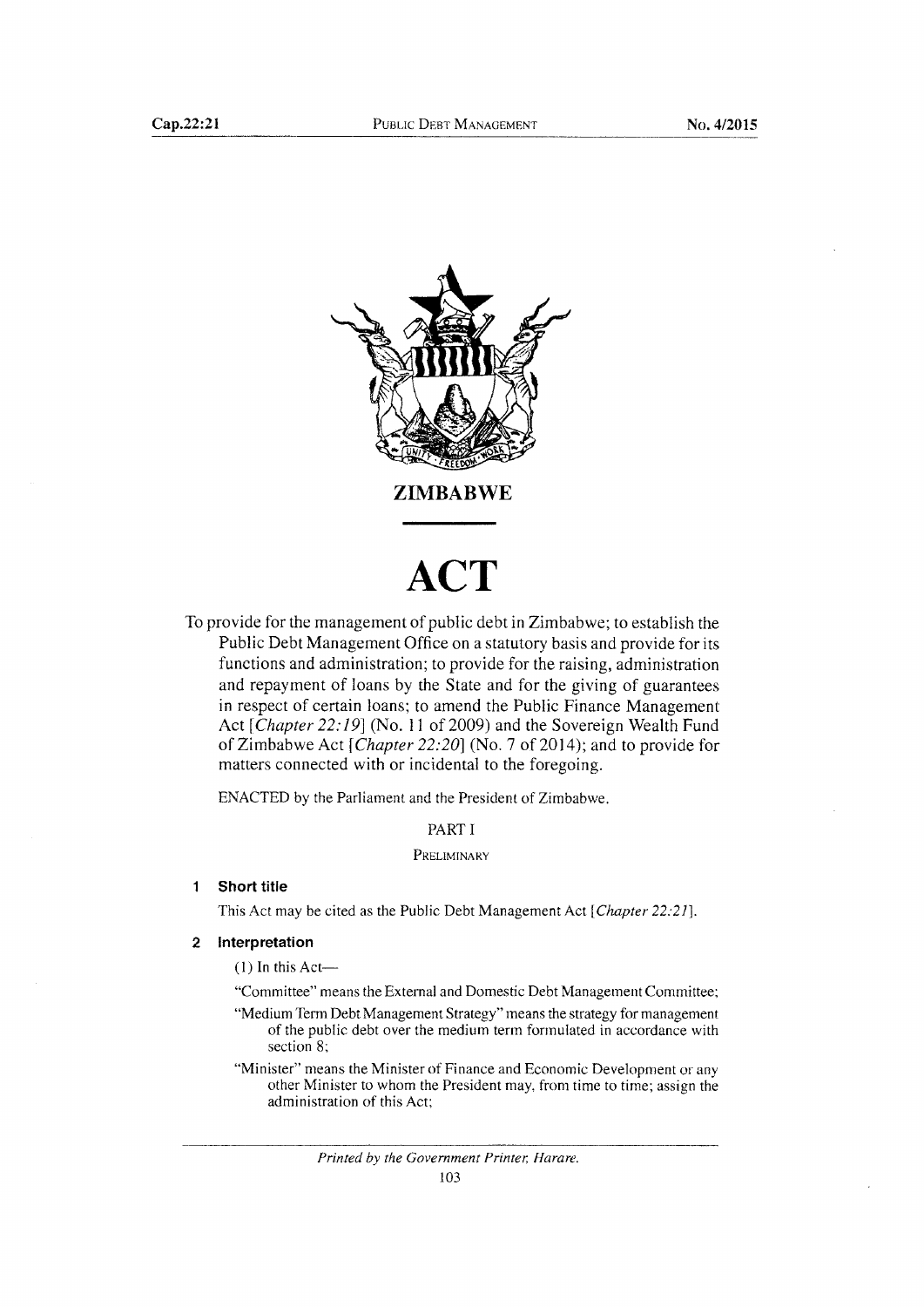'Office" means the Public Debt Management Office;

"Reserve Bank" means the Reserve Bank of Zimbabwe established in terms of the Reserve Bank of Zimbabwe Act [Chapter 22:15];

"public debt" comprises domestic and external-

- (a) Government debt, lending and guarantees;
- (b) local authority debt, lending and guarantees;
- (c) public entity debt, lending and guarantees;
- and includes the debt of any other entity as the Minister may specify by notice in the Gazette;
- "public entity" has the meaning given to that term in section 2 of the Public Finance Management Act;
- "Public Finance Management Act" means the Public Finance Management Act [Chapter 22:19] (No.11 of 2009) or any other law that may substantially replace the same;
- "Secretary" means the Secretary for the Ministry of Finance and Economic Development or any other Ministry to whom the President may, from time to time; assign the adrninistration of this Act.

(2) A reference in this Act to borrowing, lending or the issuance of guarantees is, unless otherwise specified or the context otherwise requires, a reference to borrowing, Iending, and the issuance of guarantees having a bearing on the public debt.

# 3 Public debt management obiectives

The objectives of public debt management are to ensure that Government's financing needs and its payment obligations are met at the lowest possible cost over the medium to long term, with a prudent level of risk, and to promote development of the domestic debt market.

#### PARTII

FUNCTIONS AND ADMINISTRATION OF PUBLIC DEBT MANAGEMENT OFFICE

# 4 Public Debt Management Office

The department of the Ministry responsible for Finance known as the Public Debt Management Office, which existed before the commencement of this Act, shall continue to operate in accordance with this Act.

#### 5 Functions of Public Debt Management Office

(1) The Office shall be responsible for debt management operations relating to the public debt.

 $(2)$  The functions of the Office shall be to--

- (a) prepare and publish a Medium Term Debt Management Strategy in accordance with section 8;
- (b) prepare and publish an annual borrowing plan which includes a borrowing limit, and participate in the preparation of an issuance calendar of Government securities in line with the annual borrowing plan;
- (c) advise the Minister on all Government borrowings, and participate in all negotiations with creditors on Government borrowings and guaranteed loans;
- (d) undertake annual debt sustainability analyses;
- (e) assess the risks in issuing any guarantees, including assessing the capacity of the beneficiary of a guarantee to repay the loan, and to prepare reports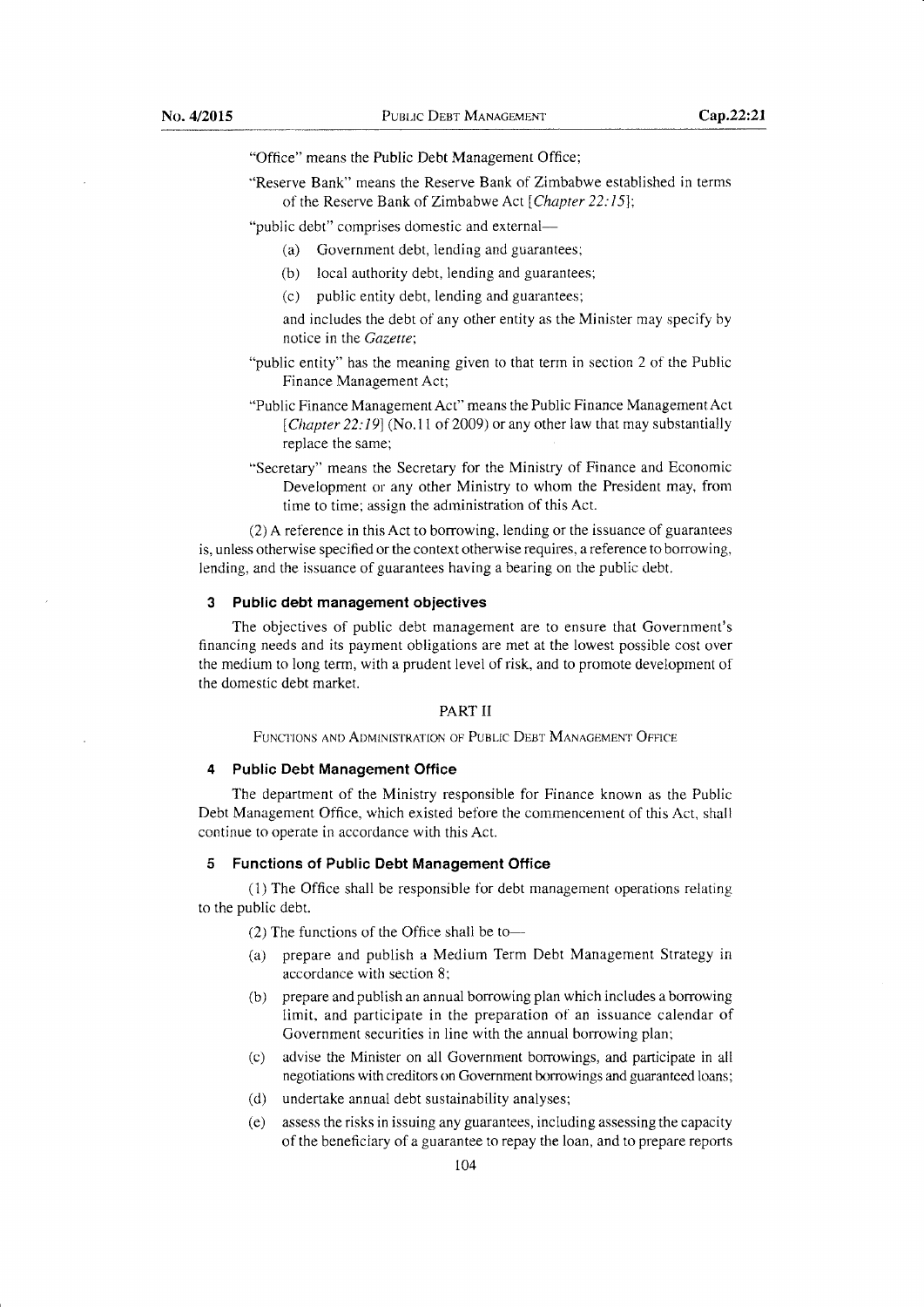on the method used for each assessment and the results thereof for approval by the Minister;

- $(6)$  prepare annual reports on outstanding guarantees, and facilitate the recovery of any payments including interest and any other costs incurred by Government due to the honouring of outstanding guarantees;
- (g) assess the credit risk in any lending, and prepare reports on the method used for each assessment and the results thereof for the attention of the Minister;
- (h) prepare reports on the debt of local authorities and public entities; as well as assess, monitor and keep track of debt levels of all local authorities and public entities;
- (i) store all original loan agreements and debt administration records in relation to the public debt;
- (j) compile, verify and report on all public debt arrears, especially Government public debt arrears, and design a strategy for the settlement of these;
- &) keep timely, comprehensive and accurate records of outstanding public debt, guarantees and on-lending, in a computerised database. and in particular-
	- (i) compile data on all debt servicing obligations of the Government, local authorities and public entities, and prepare and publish debt statistical bulletins in relation thereto regularly, either globally or on a selective basis as required;
	- (ii) validate and reconcile debt data concerning creditors of the Govemment of Zimbabwe;
- (l) prepare forecasts on Govemment debt servicing and disbursements as part of the yearly budget preparations;
- (m) prepare balance of payments projections;
- (n) monitor and evaluate projects funded or partly funded by public debt to ensure that borrowed funds are used for their intended purposes;
- (o) prepare an annual report on Government debt management activities including the debt stock position and related debt service projections, new borrowing, guarantees and lending;
- (p) operate as the Secretariat to the External and Domestic Debt Management Committee in accordance with section 7(3):
- (q) act as the principal adviser in the development of domestic capital markets and issuance of domestic and external debt securities on behalf of the Govemment of Zimbabwe;
- (r) assess, monitor and report on any other implicit and explicit public sector contingent liabilities and advise on their management;
- (s) maintain and administer a secure computerised debt management information system;
- (t) initiate, facilitate and monitor disbursements on borrowings and onlending; and
- (u) analyse requests from local authorities and public entities for borrowings.

# 6 Principal Director and staff of Public Debt Management Office

(1) The operations of the Public Debt Management Office shall, subject to this Act be controlled and managed by a Principal Director, whose office shall be a public office and shall form part of the Civil Service, and who shall report to the Secretary.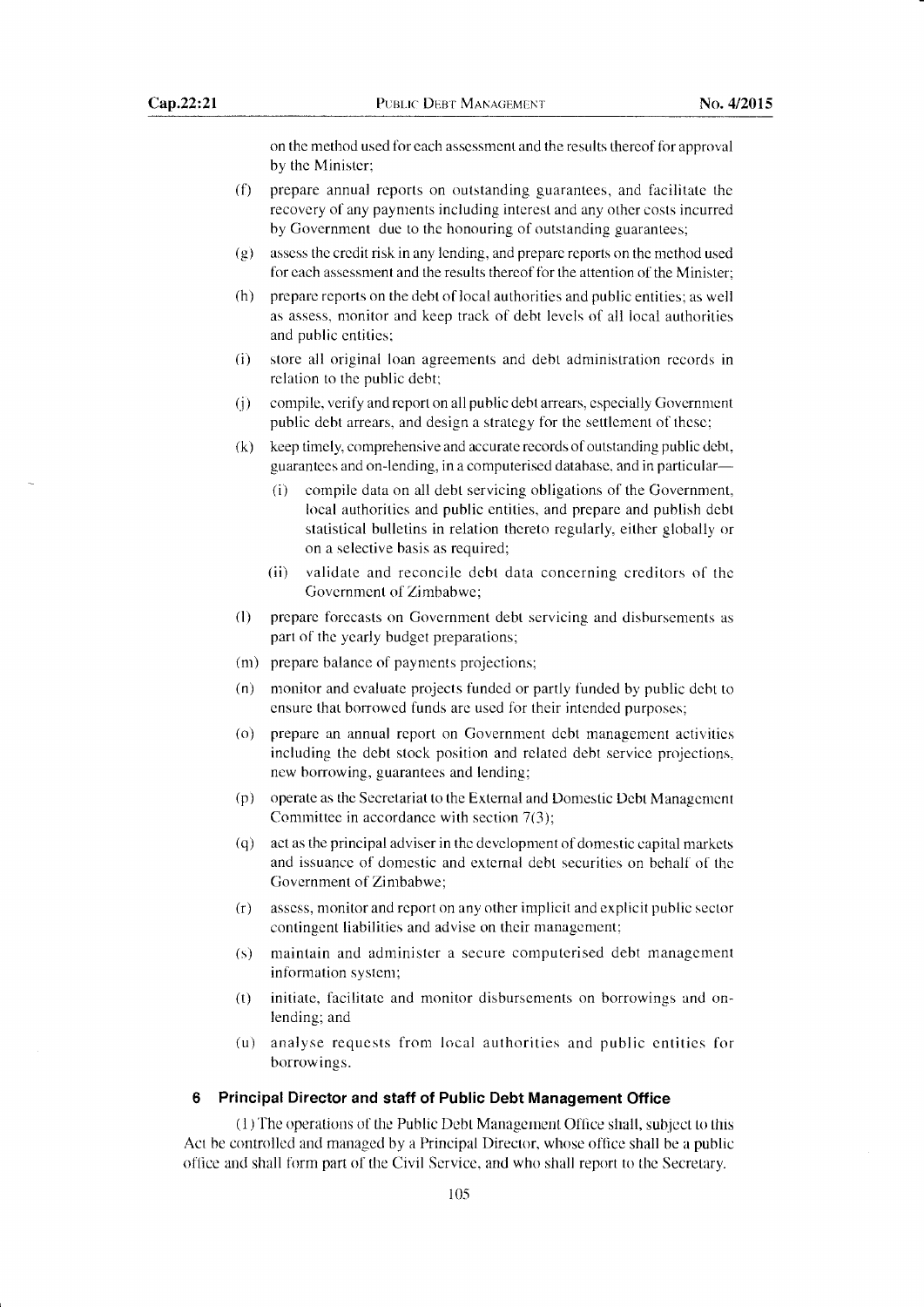(2) The Principal Director shall be responsible for ensuring the performance and exercise of the functions of the Offlce.

(3) ln addition to the Principal Director, there shall be such members of staff of the Office as are needed for the performance and exercise of the functions of the Office, whose offices shall be a public offices and shall form part of the Civil Service.

# 7 External and Domestic Debt Management Committee

(1) For the purposes of this Act there is hereby constituted an External and Domestic Debt Management Committee (EDDC), which shall report to the Minister and whose functions shall be to-

- (a) make recommendations to the Minister on public debt management policy and strategy;
- (b) make recommendations to the Minister concerning all external borrowings, domestic debt issuance and guarantees;
- (c) advise the Minister on all policy natters relating to public debt management;
- (d) perform any other functions assigned to it by the Minister in connection with the public debt.

(2) The Committee consists of the Secretary, who shall be the Chairperson of the Committee, the Governor of the Reserve Bank, and the Attorney-General.

Provided that:

- (i) the Chairperson may invite any other person whose expertise the Committee may require, to attend any meeting of the Committee and take part in the deliberations of the meeting;
- (ii) the Committee shall meet at least once every calendar month.

 $(3)$  The Office acts as a secretariat to the Committee.

# 8 Medium Term Debt Management Strategy

(1) A Medium f'erm Debt Management Strategy for managing the public debt shall be formulated by the Minister with the assistance of the Office.

(2) The Medium Term Debt Management Strategy shall be based on the debt management objectives stated in section 3 and shall take into account the following factors or considerations-

- (a) the existing public debt portfolio especially (but not exclusively) the Government component of the public debt portfolio; and
- (b) the macroeconomic framework; and
- (c) the future borrowing requirements of Government; and
- (d) domestic and intemational economic and financial conditions; and
- (e) such other factors or considerations as may be relevant for the development of the Medium Term Debt Management Strategy, including proposed guidelines or specified targets for acceptable debt levels and risks in the public debt portfolio.

# PART III

LOANS, GUARANTEES AND OTHER COMMITMENTS

# 9 Responsibility of Office under Part III

The Office shall advise and assist the Minister in irnplementing this Part.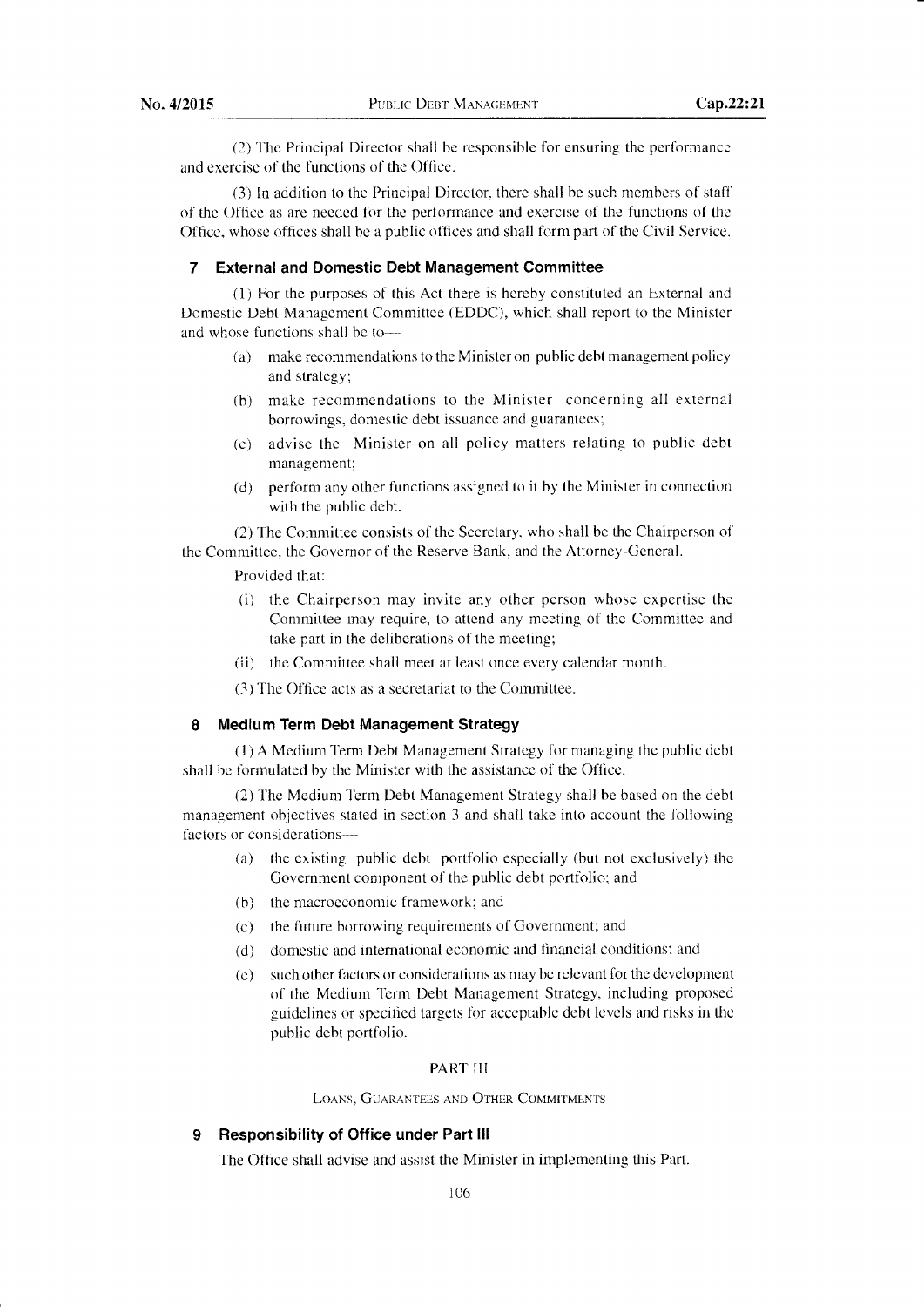# 10 Interpretation in Part lll

```
(1) ln this Part-
```
- "agent", for the purposes of this Part, means an agent appointed in terms of section  $29(1)(b)$ ;
- "cancelled" in relation to bonds or stock, means cancelled in terms of section 36(3):
- "designated corporate body" means any corporate body or company referred to in paragraph (a) or (b) of the definition of "public entity" in the which is designated or deemed to be designated in terms of section 39 of the Public Finance Management Act;
- "registrar" means a person appointed in terms of section 29(b) for the registration of bonds and stock.
- "sinking fund" means a sinking fund established in terms of section 33;
- "State loan" means a sum of money borrowed in terms of this Part.

"stock" means stock issued in pursuance of this Part.

(2) Any tenn to which a meaning has been assigned in the Public Finance Management Act shall bear the same meaning when used in this part.

# 11 Borrowing powers and limit

(1) Subject to subsection (3) and other provisions of this Act, the president may authorise the Minister to borrow a sum of money for purposes stipulated in section 12.

(2) The aggregate of the amounts that may be borrowed in terms of subsection (1) in any financial year by way of loans shall not exceed the limit tixed by National Assembly, which limit the Minister may propose to the National Assembly for approval by resolution or by means of a provision in a Finance Bill:

Provided that the limit fixed in terms of this subsection and section  $300(1)$  of the Constitution may not result in the total outstanding public and publicly-guaranteed debt as a ratio of the gross domestic product at current market prices exceeding <sup>70</sup> per centum at the end of any fiscal year, unless the Minister obtains a resolution of the National Assembly to do so under one or more of the following conditions-

- (a) occurence ofnatural disasters or other emergencies requiring exceptional expenditure; or
- (b) where a large investment project in the public sector is deemed by Cabinet to be timely and prudent; or
- (c) in case of a general economic slow-down requiring fiscal and monetary stimulus.

(3) The Extemal and Domestic Debt Management Committee shall for each financial year set forth the recommended maximum amount of new Government borrowing and Government guarantees which may be undertaken throughout the year, and the Minister shall take into account the Committee's recommendations when exercising his or her authority given under subsection (1) or making any proposal under subsection (2).

(4) Subject to section 300 of the Constitution, the Minister shall have sole authority to borrow money on behalf of Government by concluding loan agreements, issuing Govemment securities, or entering into supplier's credit agreements and to issue Government guarantees, in Zimbabwe and in both local and foreign currencies:

Provided that the Minister may, if he or she is satisfied it is in the public interest to do so, and in order to maintain the public debt at sustainable levels, review or revoke any unutilised authorisations.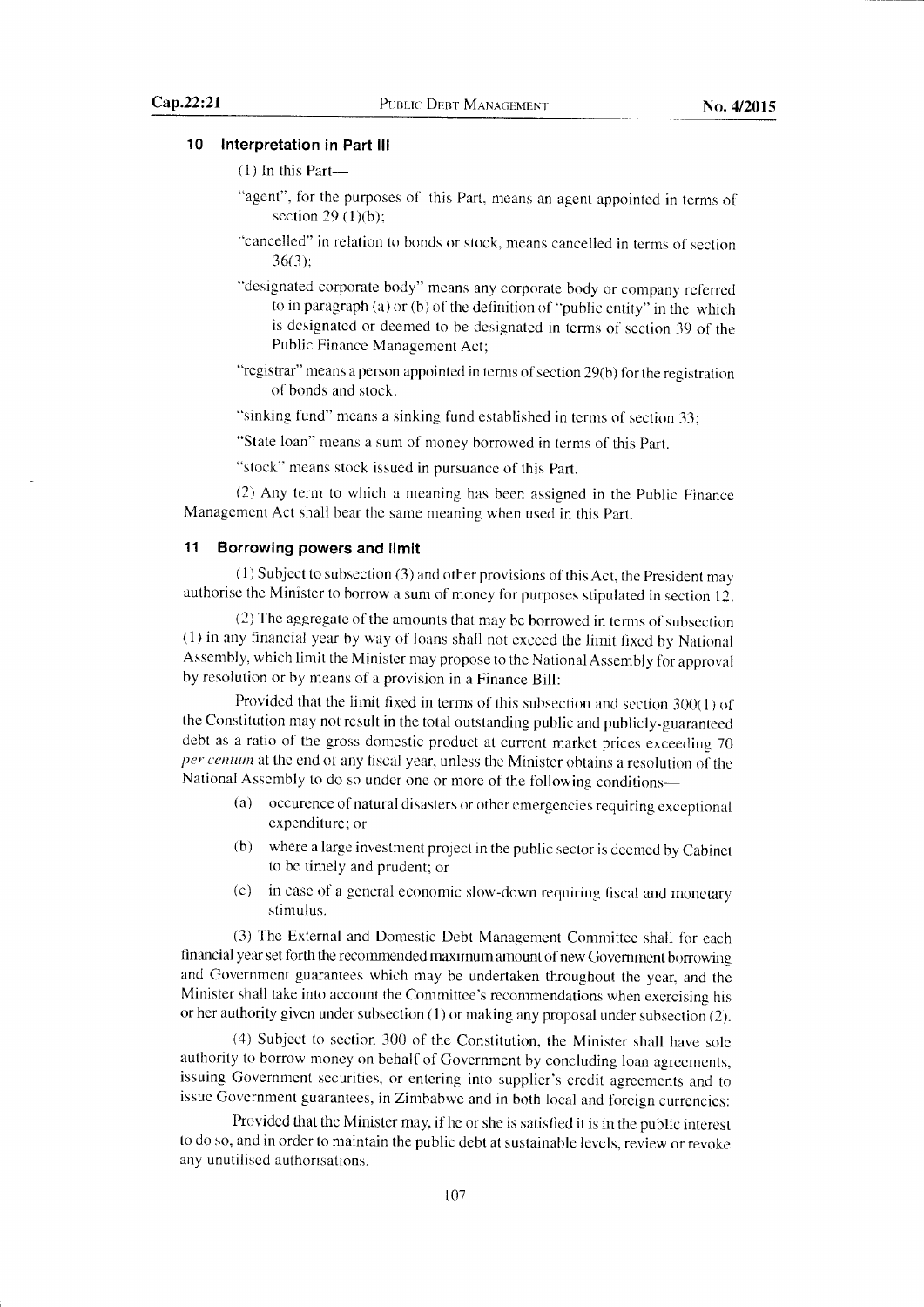# 12 Borrowing purposes

The Minister may borrow money in terms of section 11 for the following purposes only-

- (a) to finance national priority infrastructure and productive sector projects with high economic and social impact; provided debt shall only be incurred on projects that can generate suflicient revenues to repay the loan;
- (b) to finance Government budget deficits;
- (c) to maintain a credit balance on the Treasurv main account at a level determined by the Minister;
- (d) to provide such Government loans or credits to local authorities, public entities and any other entity referred to in the definition of "public debt" in section 2(1):
- (e) to honour obligations arising under Government guarantees;
- $(f)$  to refinance outstanding debt or repay a loan prior to its date of repayment;
- $(g)$  to immediately protect, mitigate or eliminate effects caused by a natural or environmental disaster or any other national emergency;
- (h) to replenish international reserves;
- (i) to meet requests by the Reserve Bank to issue Govemment securities for the sole purpose of supporting monetary policy objectives; and
- 0) to fulfil any other purpose as the National Assembly may by resolution approve.

#### 13 Manner of raising State loans

 $(1)$  The Minister may, when so authorised in terms of section  $11$ , borrow money, subject to subsection (3), upon such conditions as he or she may fix.

(2) Prior to borrowing money the Minister shall--

- (a) ensure that it is in the public interest to do so; and
- (b) ensure that it is consistent with Govemment economic and financial policies and the Medium Term Debt Management Strategy; and
- (c) satisfy himself or herself that the Government has or is likely to have on current projections the financial ability to meet all the obligations under the loan, including future loan payments; and
- (d) consult with the Attorney-General and obtain in writing from the Attorney-General an opinion approving the legal aspects of the loan agreement.

(3) Without derogating from the generality of subsection  $(1)$ , the Minister may, in terms of that subsection, borrow by way of-

- (a) loans; or
- (b) the issue of bonds or stock; or
- (c) the issue of Treasury bills; or
- (d) an advance or bank overdraft; or
- (e) a combination of any of the above.

# 14 Certain State loans exempt from tax

The Minister may fix as a condition of a State loan that the capital and the interest payable thereon shall be exempt, either in whole or in part, from all or any particular tax payable in terms of any enactment and, if the Minister does so provide, the capital and the interest payable thereon shall be so exempt: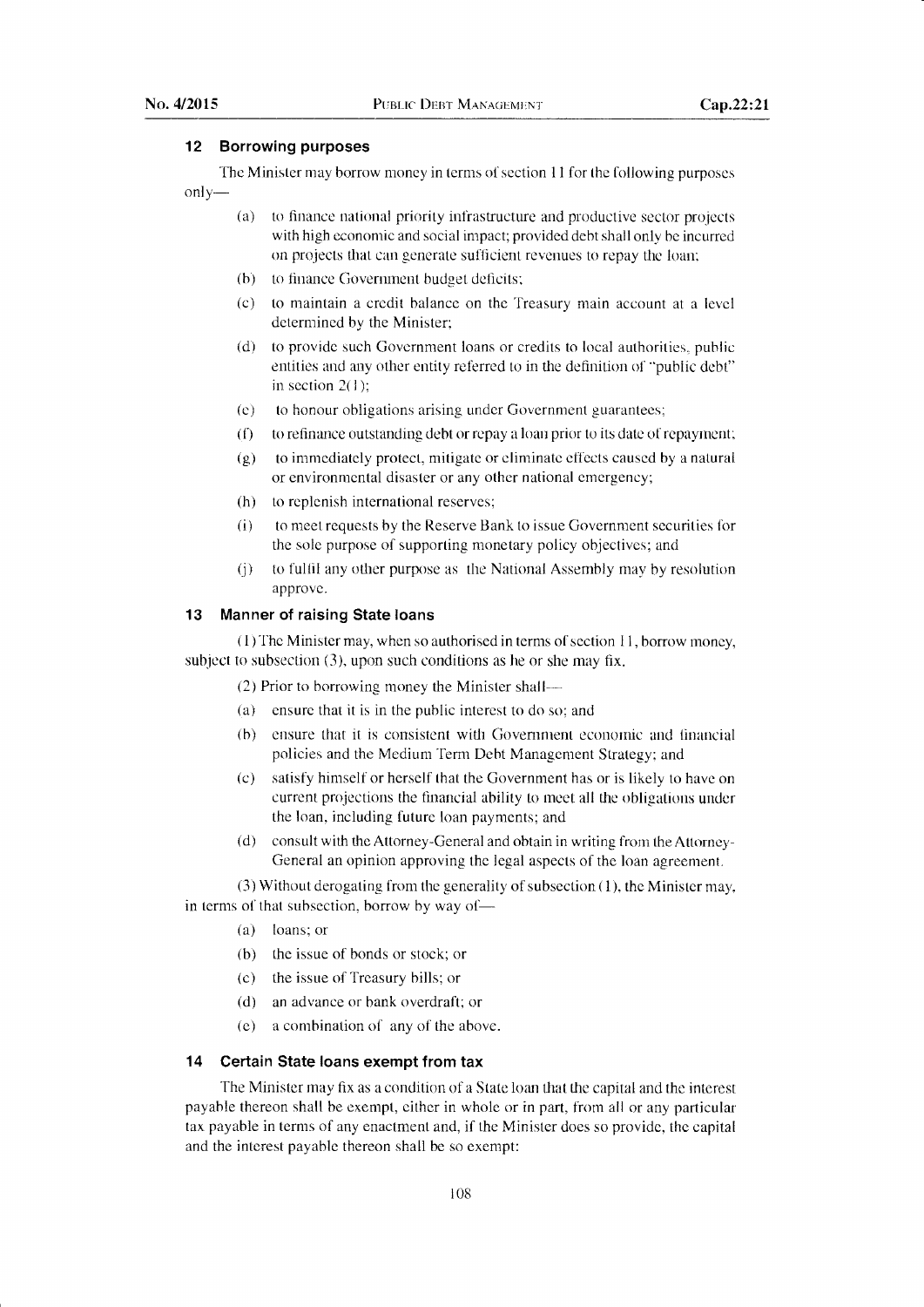Provided that the Minister shall not exercise the power conferred by this section in relation to a State loan where the capital is represented by securities that are registered in Zimbabwe unless the National Assembly has, by resolution. approved the exercise of such power in relation to that particular State loan.

# 15 Proceeds of State loans

The proceeds of all State loans shall be brought to account in the Consolidated Revenue Fund or, if the Minister so directs, in the National Development Fund established as a fund in terms of section l8 of the Public Finance Manasement Act.

# 16 Security for State loans and guarantees and expenses in connection therewith

All State loans and guarantees and expenses or charges incurred thereon or in connection therewith shall be secured and charged upon the assets and general revenues of Zimbabwe, and all such securities shall rank equally without priority.

# 17 Repayment of State loans and payment of expenses in connection therewith

The Minister shall, as circumstances require, pay from the Consolidated Revenue Fund, which is hereby appropriated to the purpose, moneys required to repay any State loan and any expenses or charges incurred thereon or in connection therewith.

# 18 Signing of loan agreements

- (1) The Minister may, on such conditions as he or she may determine-
- (a) authorise in advance and in writing, a public offlcer to sign a State loan agreement when the Minister borrows money in terms of section 23;
- $(b)$  appoint registrars, agents and any other persons necessary for the raising, issuing, management and repayment of State loans or for the doing of any act which, in terms of this Act or any agreement relating to a State loan, may or shall be done by the Minister, registrar, agent or such other person;
- (c) authorise, the Reserve Bank in its capacity as the banker of the State, to act as agent of the State in the repayment of interest and principal and also in the issuance of Government securities in repayment of the public debt.

(2) Within sixty days after Government has concluded a loan or guarantee agreement, the Minister must cause its terms to be published by notice in the  $Gazette$ .

# 19 Repayment, conversion and consolidation of loans

The Minister may, on such terms and conditions as he or she may determine, and, when necessary, with the concurrence of the lender-

- (a) repay any State loan prior to the redemption date of that loan; or
- (b) convert the State loan into any other loan; or
- (c) consolidate two or more State loans into an existing or new State loan; or
- (d) convert the State loan into equity or other securities held by the State .

# 20 Power to give guarantees

(1) The Minister may, subject to this Part, in such manner and upon such conditions as he or she thinks fit on advice of the Committee and the Office, guarantee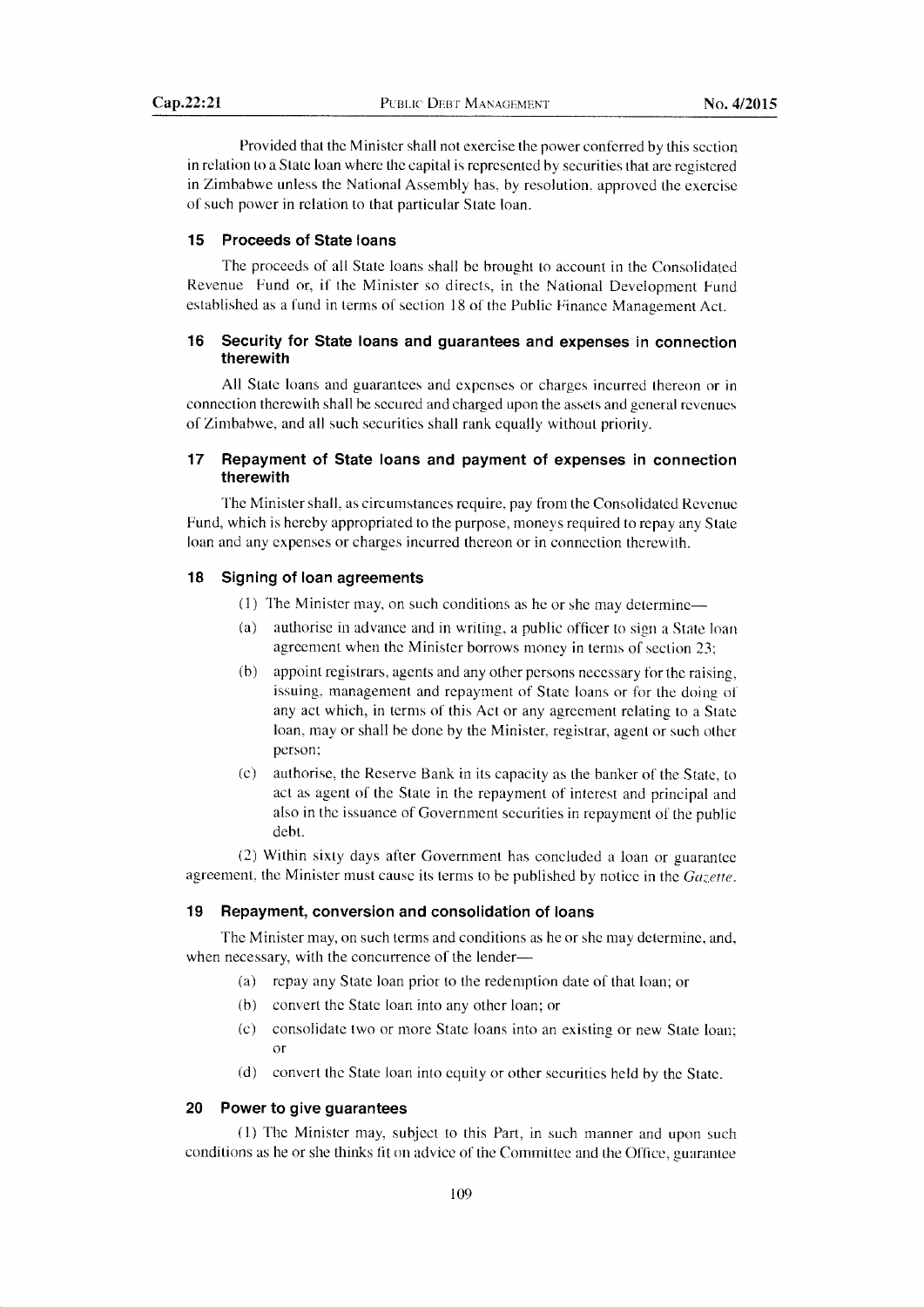the repayment of the capital of, and the payment of expenses or charges incurred on or in connection with-

- (a) any indebtedness or other financial obligation raised, incurred or established, as the case may be, inside or outside Zimbabwe by a person approved by the Minister for purposes which will, in the opinion of the Minister, promote employment or the development of natural resources or the tourist industry or are otherwise in the public interest or in the interest of the economy of Zimbabwe; or
- (b) any indebtedness or other financial obligation raised, incurred or established, as the case may be, outside Zimbabwe for the purposes of the trustee of the District Development Fund Act  $[Chapter 29:06]$  or a designated corporate body referred to in paragraph (a) of the definition of "public entity" in section 2 of the Public Finance Management Act, or a local authority.

(2) Without derogating from the generality of subsection (1), the Minister may, in fixing the conditions of a guarantee in terms of paragraph (a) and (b) of that subsection, require the debtor to provide for all or any of the following matters-

- (a) appropriating and duly applying the moneys or other benefits concerned for the purpose or purposes approved by the Minister in terms of subsection  $(1)(a)$  or (b), as the case may be;
- (b) charging on the general income and assets of the debtor or any other income or assets which may be available for the purpose, the capital of the indebtedness or other financial obligation concerned and any interest, charges or other expenses incurred or accrued therein or in connection therewith, and the repayment to the Consolidated Revenue Fund of any amount paid in terms of section 21(a);
- $(c)$  raising or securing the raising of sufficient money to meet the liabilities referred to in paragraph (b).

(2) The aggregate of the amounts that may be guaranteed in terms of subsection  $(1)(a)$  and  $(b)$  in any financial year in respect of indebtedness or other obligations raised, incurred or established, as the case may be, shall not exceed the limit fixed by National Assembly, which limit the Minister may propose to the National Assembly for approval by resolution or by means of a provision in a Finance Bill:

Provided that the limit fixed in terms of this subsection may be exceeded in any financial year if the Minister obtains the authority of a resolution of the National Assembly to do so.

(3) Prior to issuance of loan guarantees, the Office shall conduct or cause to be conducted a due diligence audit on fhe capacity of the beneficiary to repay the loan.

(4) The Minister may prescribe any fees that may be payable by a beneficiary of a Govemment loan guarantee, including fees payable on the fulfilment of a guarantee.

(5) The beneficiary of a loan guarantee shall reimburse or pay Government, as the case may be, in such manner as the Minister shall direct-

- (a) all moneys paid by Govemment to fulfil the guarantee; and
- (b) all expenses incurred by Government in relation to the guarantee; and
- (c) interest on all moneys paid by Govemment to ful{il the guarantee; and
- (d) any fees prescribed under subsection  $(4)$ .

(6) Any liability of the State in connection with a guarantee shall be secured and charged upon the assets and general revenues of Zimbabwe and all such securities shall rank equally without priority.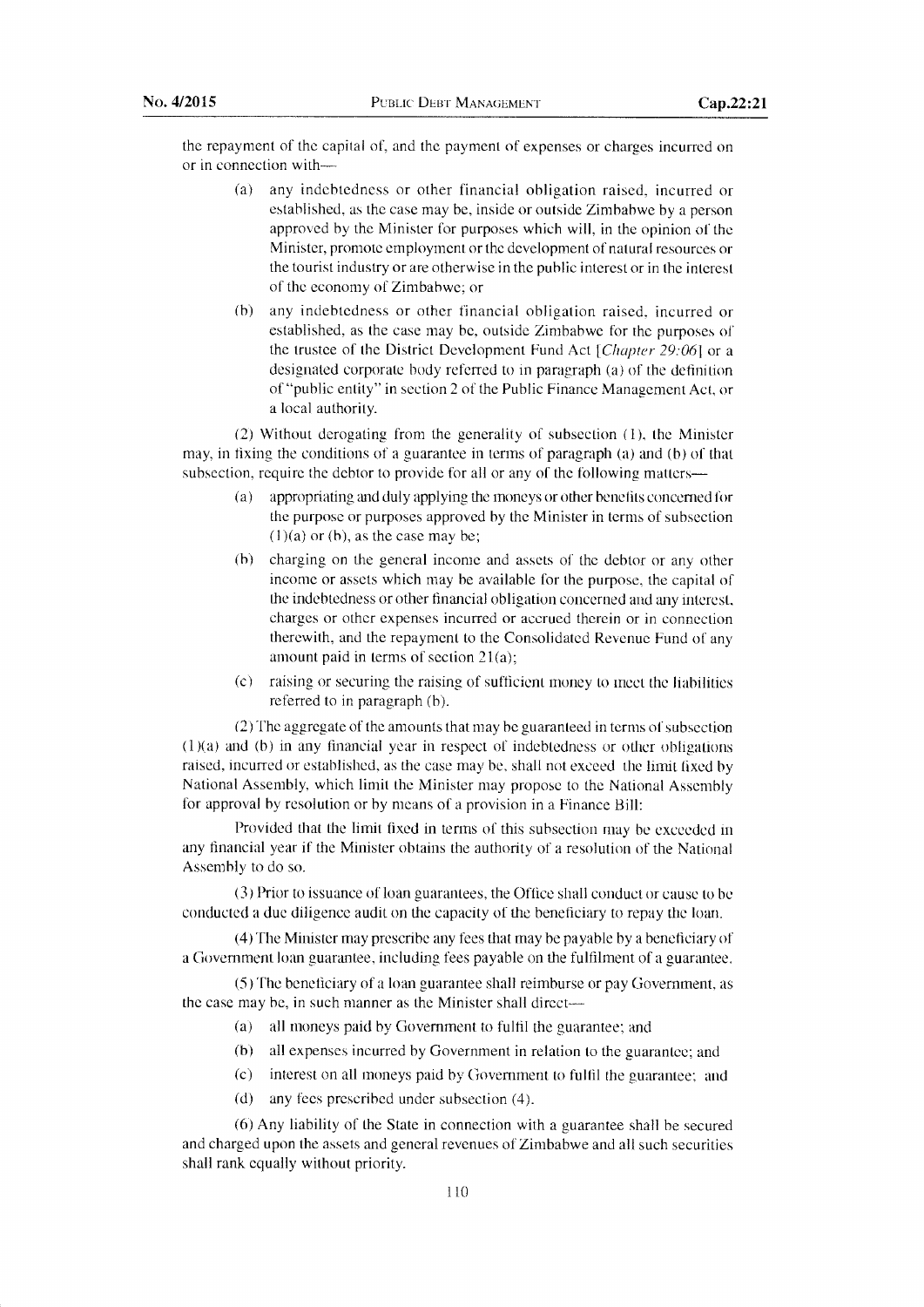# 21 Payments in connection with guarantees

The Minister shall-

- (a) as circumstances require, pay from the Consolidated Revenue Fund, which is hereby appropriated to the purpose, moneys required to be paid in connection with a guarantee; and
- $(b)$  pay into the Consolidated Revenue Fund-
	- $(i)$  any sum received by way of repayment of any money paid in terms of paragraph  $(a)$ ; and
	- (ii) any fees paid in connection with a guarantee.

# 22 Borrowing by local authorities and public entities

 $(1)$  A local authority may borrow funds—

- (a) only within Zimbabwe; and
- (b) subject to subsection  $(3)$ , only up to such limit as prescribed by the Minister under subsection (2); and
- (c) upon obtaining a prior resolution of the council, board or other governing body of the local authority to do so.

(2)'Ihe Minister shall after consultation with the Minister responsible for Local Government prescribe an annual borrowing limit for each local authority based on its capacity to repay and such other considerations as the Minister may determine.

(3) A local authority intending to borrow above the prescribed threshold shall, upon obtaining a prior resolution of the council, board or other goveming body of the local authority to that effect, obtain prior approval fiom the Minister through the Minister responsible for Local Government to do so.

(4) A public entity may borrow funds within Zimbabwe up to such a limit as the Minister may determine after consultation with the Minister responsible for the public entity concerned.

(5 ) A local authority or a public entity shall submit to the Office a record of its borrowing no later than ten working days from the date of signing of a loan agreement. or obtaining an overdraft, as the case maybe, and shall submit monthly, quarterly and annually to the Office data on its total outstanding debt.

(6) All borrowings of a local authority or a public entity shall be subject to the prior approval of the Minister and relevant Minister responsible for that particular local authority or public entity, as the case maybe.

(7) A local authority or a public entity that procures government guarantees or on-lending facilities shall furnish the Office with its annual accounts and any reports and docunrcnts as may be required by the Office during the subsistence of such guarantee or on lending.

 $(8)$  In this section "local authority" inludes a local authority as defined in section 332 of the Constitution.

# 23 Restrictions on borrowing, guarantees and other commitments

(1) A public entity that is designated or specifled in terms of section 39 of the Public Finance Management Act shall not borrow money or issue a guarantee, indemnity or security, or enter into any other transaction that binds or may bind that entity or the Consolidated Revenue Fund to any future financial commitment, unless such borrowing, guarantee, indemnity, security or other transaction-

(a) is authorised in accordance with this Act: and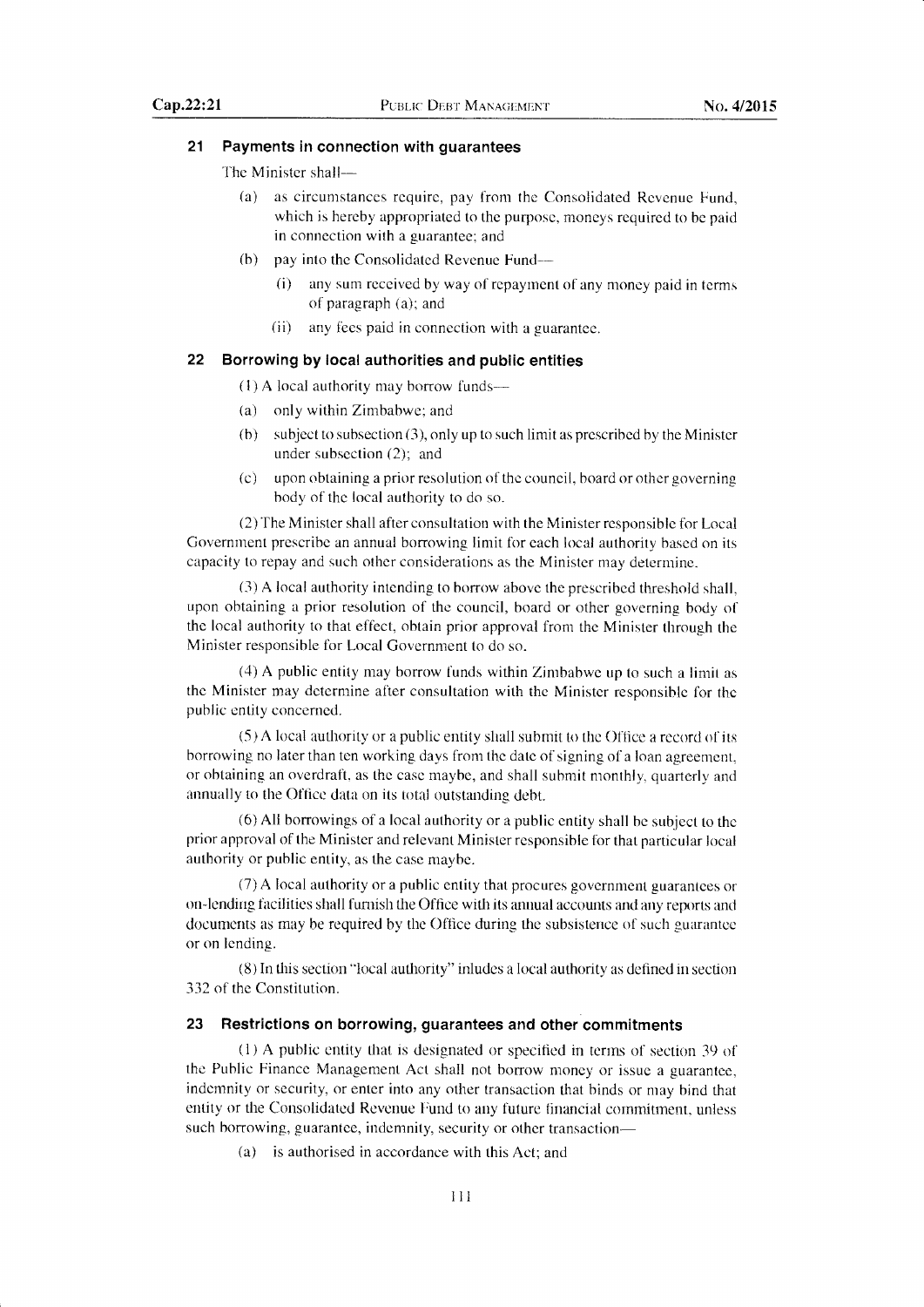(b) in the case of public entities referred to in paragraphs (a) and (c) of the definition of "public entity" in section 2 of the Public Finance Management Act, is also authorised by the enactment which establishes or governs it, so long, however, as the applicable provisions relating to this Act are complied with.

(2) The Govemment may only through the following persons borrow money, or issue a guarantee, indemnity or security, or enter into any other transaction that binds or may bind the Consolidated Revenue Fund to any future commitment-

- (a) the Minister;or
- (b) in the case of the issue of a guarantee, indemnity or security, the appropriate Minister acting with the concurrence of the Minister in terms of section 20.

(3) A public entity referred to in subsection  $(1)$  may only through the following persons borrow money, or issue a guarantee, indemnity or security or enter into any other transaction that binds or may bind that public entity to any future financial commitment-

- (a) in the case of a public entity referred to in paragraph (a) of the definition of "public entity" in section 2 of the Public Finance Management Act, the accounting authority for that public entity;
- $(b)$  in the case of a public entity referred to in paragraph  $(b)$  of the definition of "public entity" in section 2 of the Public Finance Management Act, the accounting authority for that public entity, subject to any conditions the Minister may impose;
- $(c)$  in the case of any other public entity, the appropriate Minister, with the concurrence of the Minister in terms of section 18.

(4) The Minister may, in writing, permit a public entity referred to in subsection  $(3)(c)$  or a constitutional entity to borrow money for operational expenses up to a prescribed limit, including a temporary bank overdraft, subject to such conditions as the Minister may impose.

(5) A person mentioned in subsection (2) or (3) shall not delegate a power conferred in terms of that subsection, except with the prior written approval of the Minister.

(6) A public entity authorised to borrow money in terms of subsection  $(3)$ —

- (a) shall annually submit to the Minister through the Office a borrowing programme for the year; and
- (b) may not borrow money in a foreign currency above a prescribed limit, except when that public entity is a company in which the State is the sole shareholder.

# 24 Consequences of unauthorised transactions and how to exclude them

lf a person, otherwise than in accordance with section 23, lends money to <sup>a</sup> Ministry, public entity, constitutional entity or statutory fund to which the Public Finance Management Act and this Act applies, or purports to issue on behalf of such a Ministry public entity, constitutional entity or statutory fund a guarantee, indemnity or security, or enters into any other transaction which purports to hind such Ministry, public entity, constitutional entity or statutory fund to any future financial commitment, the State and that Ministry, public entity, constitutional entity or statutory fund shall not be bound by the lending contract or the guarantee, indemnity, security or other transaction:

Provided that any person wishing to-

- (a) lend money to a Ministry, puhlic entity, constitutional enfity or statutory fund; or
- {h) enter into any guarantee, indemnity, security or other transaction purporting to bind such Ministry, public entity, constitutional entity or statutory fund to any future financial commitment;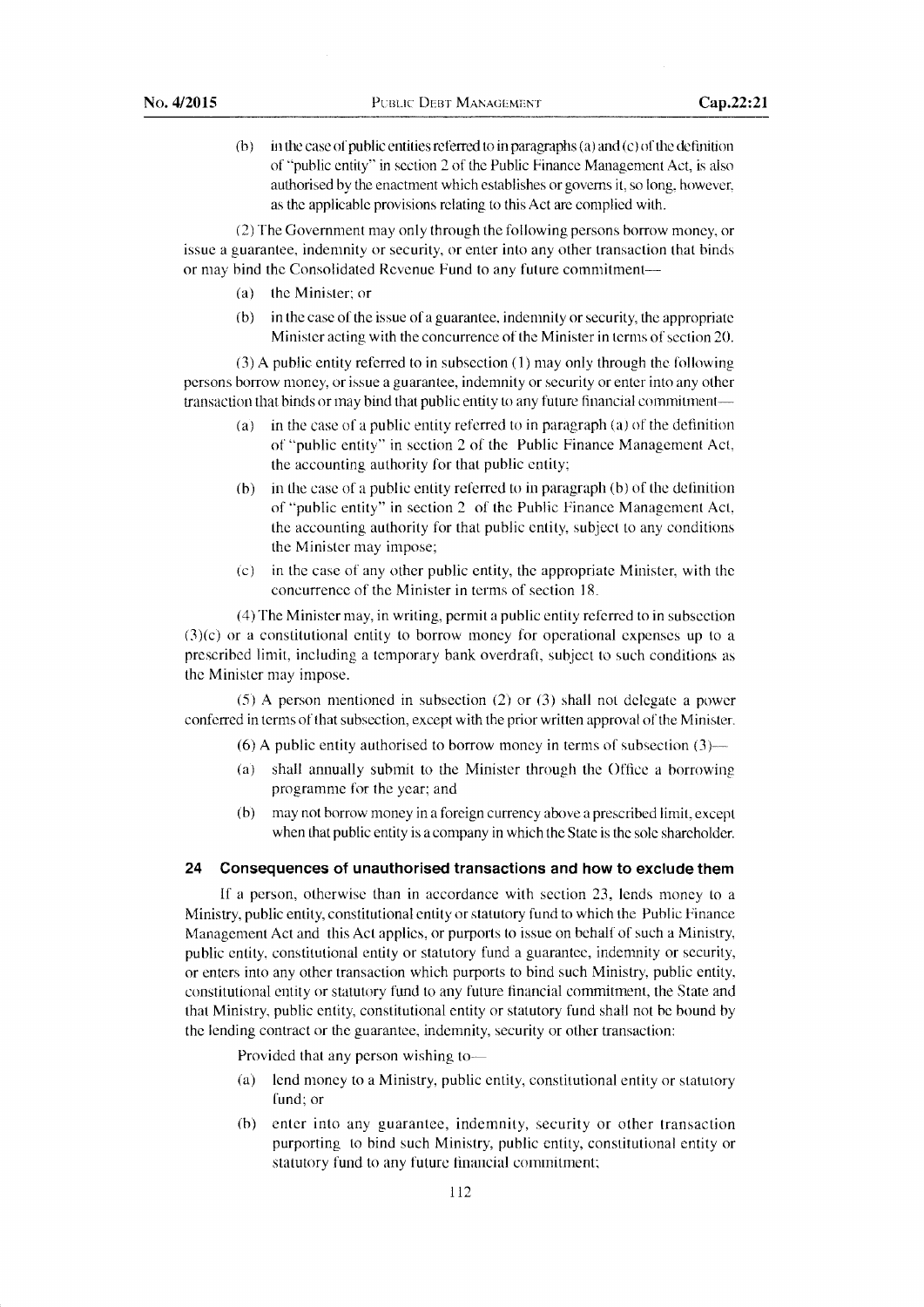may, through the Minister, obtain the written opinion of the Attorney-General on the question whether such lending, indemnity, guarantee, security or transaction has been entered into in accordance to section 23, and such opinion shall be conclusive of the question whether it is so compliant or not.

#### 25 Minister to be exempt from certain obligations

The Minister or a registrar or agent shall not be under any obligation as regards the due fulfilment of a trust, whether express, implied or constructive, to which bonds, stock or Treasury bills may be subject, notwithstanding that the Minister, registrar or agent has had notice that the bonds, stock or Treasury bills are held subject to the trust.

#### 26 Registrar to make entries necessary to give effect to court orders

A registrar shall, upon being served with an order of a court of competent jurisdiction which relates to a bond or stock or has the effect of vesting a bond or stock in a person, make all entries in the appropriate register which it is necessary to make for the purpose of giving effect to the order.

# 27 Forgery of securities

 $(1)$  Any person who--

- (a) forges a bond, stock certificate or Treasury bill; or
- (b) makes use of or attempts to make use of a forged bond, stock certificate or Treasury bill with intent to defraud;

shall be guilty of an offence and liable to a fine not exceeding level foufieen or to imprisonment for a period not exceeding twenty years or to both such fine and such imprisonment.

(2) For the purposes of subsection  $(1)$ , a person shall be deemed to forge a bond, stock certificate or Treasury bill if he or she-

- (a) makes a talse bond, stock certificate or Treasury bill: or
- (b) falsifies a genuine bond, stock certificate or Treasury bill, whether by alteration, addition, effacement or otherwise:

knowing it to be false with the intention that it shall be used or acted upon as gcnuine, whether within Zimbabwe or not, and any bond, stock certificate or Treasury bill so made or falsified shall be deemed to be forged.

# 28 Other powers of Minister

- $(1)$  The Minister may-
- (a) establish registries for the registration of bonds or stock;
- (b) appoint registrars, agents and any other persons necessary for the raising, issuing, management and repayment of State loans or for the doing of any act which, in terms of this Act or any agreenent relating to a State loan, may or shall be done by the Minister, registrar, agent or such other person;
- (c) make arrangements for--
	- $(i)$  the conversion and replacement of securities issued in terms of this Act or a repealed law; or
	- (ii) the payment of interest on State loans;
- $(d)$  fix the fees and charges which shall be payable for the giving of a guarantee or the performance of services for which provision is made under this Act;
- (e) provide for any other matter which, under this Act or any agreement relating to a State loan, is necessary or convenient to be provided for.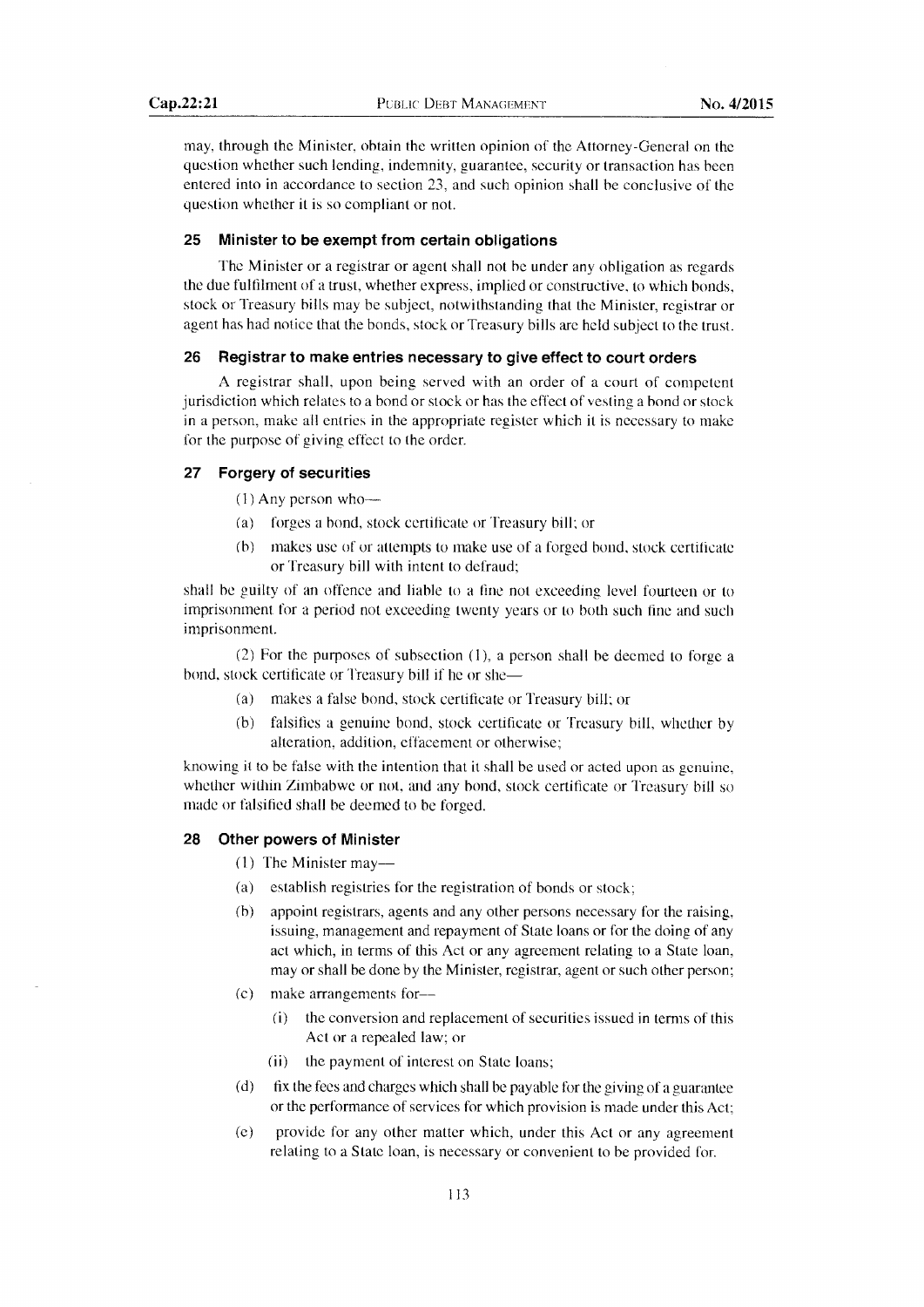# 29 Disclosure of information concerning loans and guarantees

( 1) Where a guarantee is given the Minister shall lay before the National Assembly a statement relating to that guarantee on any of the first seven sittings when the National Assembly first sits after the guarantee is first given under section  $23(2)$ .

(2) If disclosure of a guarantee in terms of subsection  $(1)$  is, in the opinion of the Minister, likely to pose a threat to the national interest, the Minister shall lay the statement referred to in subsection  $(1)$  before the Public Accounts Committee, with the stipulation that no disclosure of the statement be made by the Public Accounts Committee or any member thereof without the written leave of the Minister.

# 30 Monthly, quarterly and annual reports on Ioans and guarantees

 $(1)$  Annual and monthly reports on guarantees that are required to be prepared in terms of subsection (3) shall list the guarantees given in terms of section 23(2) (b) granted during the financial year or during a particular month and the cumulative national position regarding the guarantees.

(2) Monthly and annual reports on State loans that are required to be prepared in terms of subsection (3) shall disclose information on the loans obtained in the respective year and month, the loans that have been repaid during that year and month and the total amount of loans outstanding at the end of that year or month.

(3) The Office shall prepare the annual and monthly reports referred to in subsections (1) and (2), together with a quarterly report thereon, and shall submit such reports to the Secretary and the Accountant-General within thirty days of the respective month, quarter or year concemed.

(4) The reports referred to in subsection (3) shall be laid before the National Assembly at least bi-annually by the Minister within sixty days of the end of the period concerned.

#### 31 Interest and repayment of loans to be direct charges

The following payments in connection with loans shall be direct charges against the Consolidated Revenue Fund-

- (a) the repayment of money borrowed by the Minister in terms of this Part; and
- (b) the interest payable on money so borrowed; and
- (c) any cost associated with such borrowing and approved by the Treasury.

# 32 Establishment of sinking funds

The Minister, in the case of a State loan raised by means of the issue of bonds or stock-

- (a) for a period of six years or more, shall, unless he or she is satisited that arrangements for the repayment of the State loan are such as not to requirc the establishment of a sinking fund, establish a sinking fund;
- (b) for a period of less than six years, may establish a sinking fund;

for the purpose of redeeming the State loan.

#### 33 Trustees for sinking funds

(1) For the administration of a sinking fund the Minister shall appoint trustees upon whom he or she shall, subject to this Part, confer and impose such functions as he or she may consider expedient.

(2) The Minister may at any time after giving reasonable notice in writing to the trustee or trustees concerned-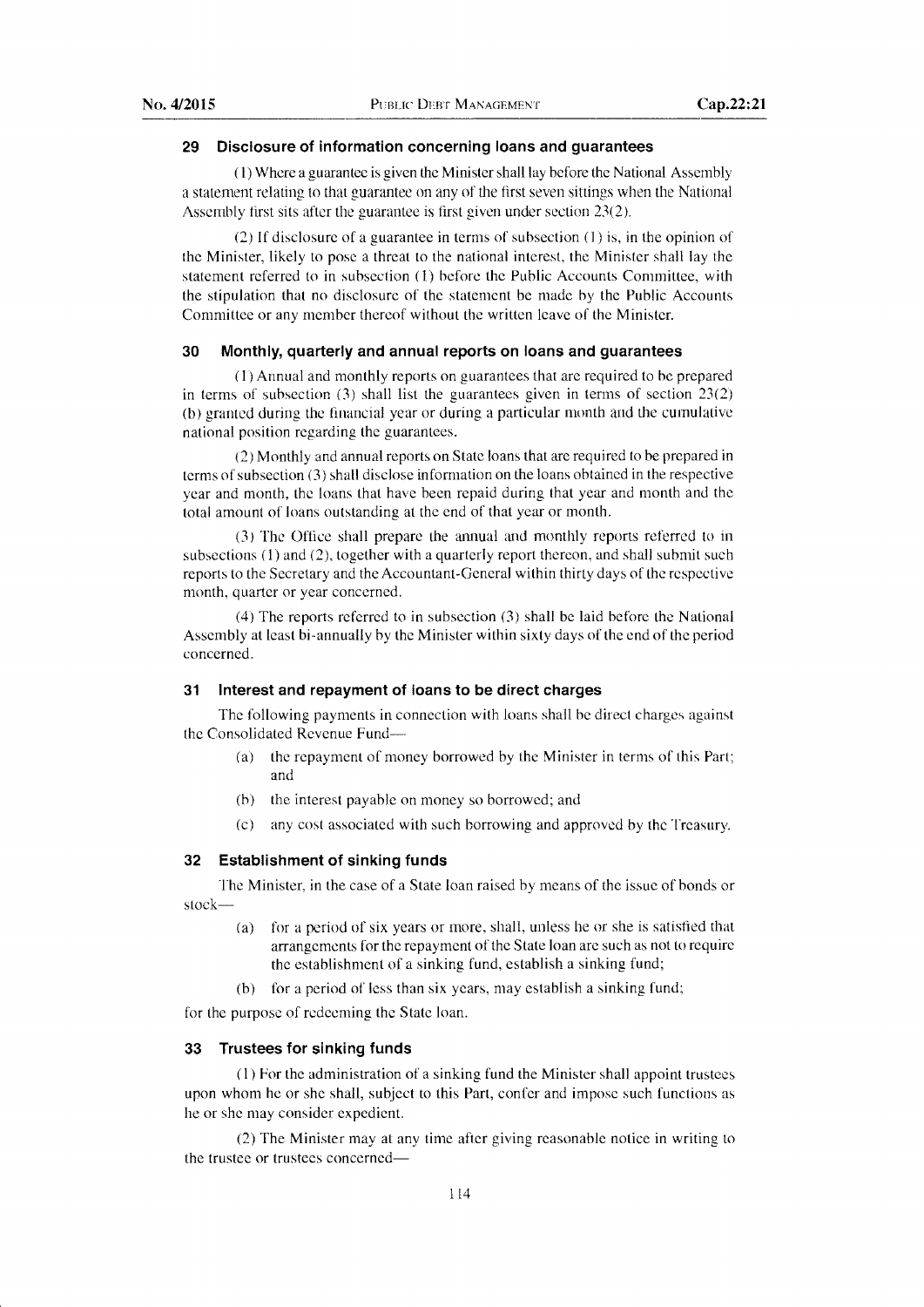- (a) vary the functions of a trustee; or
- (b) remove a trustee from office; or
- (c) in the event of the removal from office, death or retirement of a trustee, appoint a trustee in his or her place; or
- (d) appoint additional trustees.

#### 34 Payment into sinking funds

 $(1)$  The Minister shall pay to the trustees of each sinking fund in each financial year for the benefit of the fund such amount as he or she may determine. which shall not be less than-

- (a) one and one-half *per centum* of the nominal value of the bonds or stock issued in connection with the State loan for which the sinking fund was established; and
- ft) in the case of bonds or stock issued in connection with the State loan for which the sinking fund was established which have been cancelled, a sum equal to the interest which would have been payable had the bonds or stock not been cancelled.

(2) Payments into a sinking fund in terms of subsection (l) shall be made out of the Consolidated Revenue Fund, which is hereby appropriated to the purpose.

# 35 Application of moneys in sinking funds

(1) All moneys received by the trustees of a sinking fund, whether paid in terms of section 34 or arising by way of investment or otherwise, shall-

- (a) until required in terms of subsection (4), be invested in bonds, stock or Treasury bills or stock issued by a local authority or designated corporate body referred to in paragraph (a) of the definition of "public entity" in section 2 of the Public Finance Management Act; or
- (b) be used to purchase, at the earliest favourable opportunity in the opinion of the trustees, the bonds or stock issued in connection with the State loan for which the sinking fund was established.

(2) The trustees of a sinking fund may vary any investment made in terms of subsection  $(1)(a)$ .

 $(3)$  Bonds or stock purchased by the trustees in terms of subsection  $(1)(b)$  shall be cancelled and not re-issued.

(4) When moneys held by trustees of a sinking fund and investments for the time being representing those moneys are required for the purpose of redeeming the bonds or stock issued in connection with the State loan for which the sinking fund was established, the trustees shall deliver the moneys and investments to the State for that purpose.

# PART IV

# GENERAL

# 36 Reporting to Parliament

( 1) At least twice a year, the Minister shall furnish Parliament with a report on Government debt management activities, guarantees and lending.

- (2) The report shall be inclusive of the following-
- (a) information on how the debt management strategy has been implemented over the course of the financial year;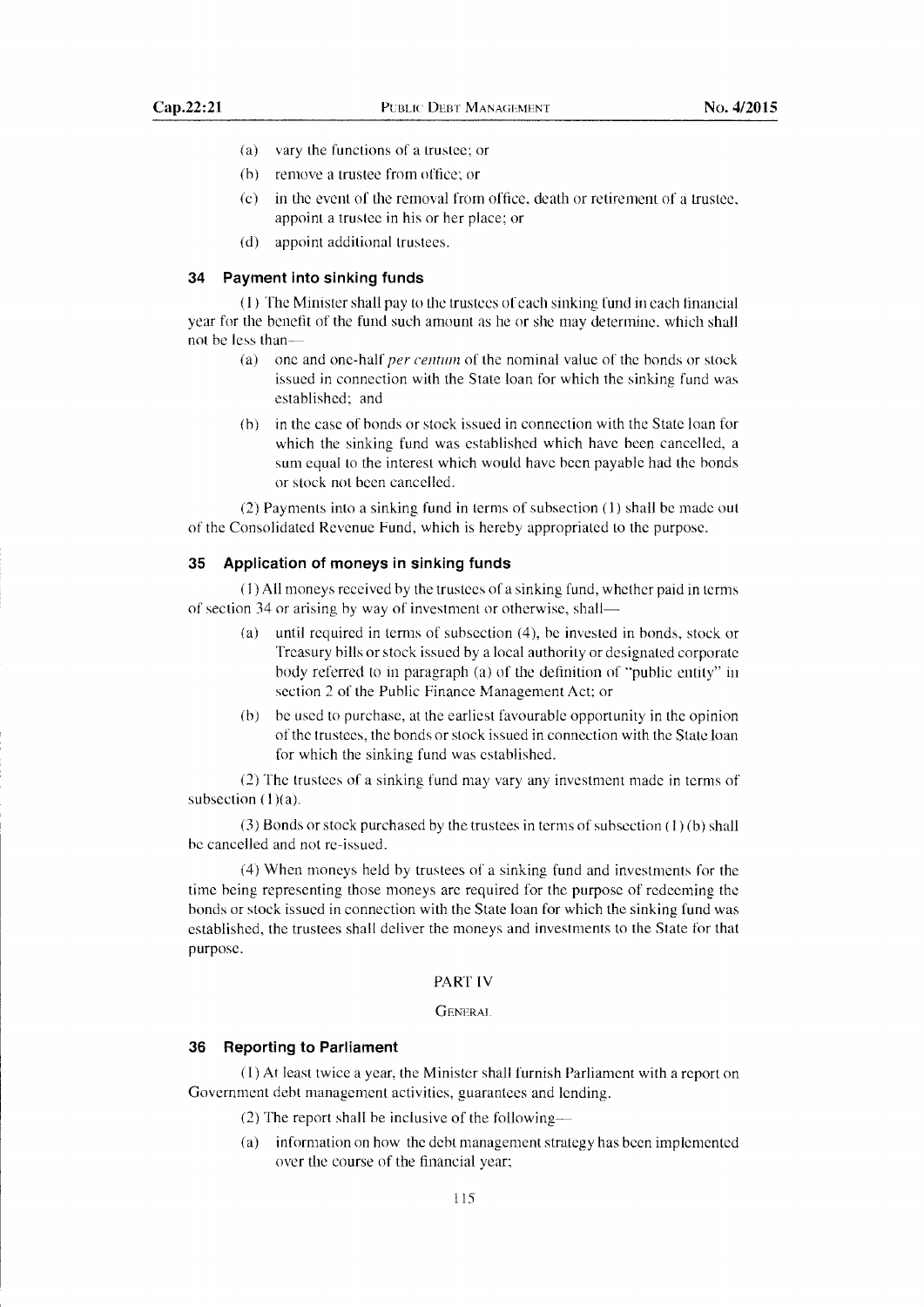- (b) bi-annual reporting of debt management activities covering an evaluation of outcomes against the debt management objectives;
- (c) a list of all guarantees issued by Government including a classification of guarantees according to their probability of being called in;
- (d) a list of all outstanding borrowings and related debt service projections including classification of the loans by Government, public entities and local authorities.

(3) The Minister shall at the same time as the estimates of revenue and expenditure are laid before the National Assembly, table in Parliament a comprehensive statement of the public debt.

(4) The Minister shall ensure that all external loans contracted under this Act will be subiect to ratification by Parliament in accordance with the Constitution.

# 37 Audit

(1) Ihe Office shall be audited annually by the Auditor-General's Office as <sup>a</sup> public entity in accordance with the Public Finance Management Act and the Audit Office Act [Chapter 22:18] (No. 12 of 2009).

(2) The audit shall cover value for rnoney, performance and information technology systems.

(3) The Office shall ensure that any issues for action by it raised by an audit are addressed in a timely fashion.

# 38 Regulations

The Minister may make regulations prescribing all matters which by this Act are required or permitted to be prescribed or which, in his or her opinion, are necessary or convenient to be prescribed for carrying out or giving effect to this Act, including (but not limited to)-

- (a) the procedures and processes necessary for debt issuance and management;
- (b) the manner in which, and the conditions subject to which, rnonies may be raised and repaid, including the payment of interest on the monies;
- (c) the issuance of guarantees, including the terms and conditions subject to which guarantees may be given;
- (d) the fees payable for any service performed by the Office in terms of this Act for or on behalf of any local authority or public entity.

# 39 Amendment of Cap.22:19

The Public Finance Management Act is amended—

- (a) in the long title by the deletion therefrom of "to provide for the raising, administration, and repayment of loans by the State and for giving of guarantees in respect of certain loans";
- (b) in section 2 ("Interpretation") by the repeal of the definitions of "agent"; "cancelled"; "sinking fund"; "State loan" and "stock";
- (c) by the repeal of Part VI ("Loans, Guarantees and Other Commitrnents").

# 40 Amendment of Cap. 22:20

The Sovereign Wealth Fund of Zimbabwe Act [Chapter 22:20] (No. 7 of 2014) is amended-

- (a) in section 2 ("Interpretation") in the definition of "joint venture agreement" by the deletion of "private party" wherever it occurs and the substitution of "counterparty";
- (b) in section 6 ("Composition of Board") $(1)$ —